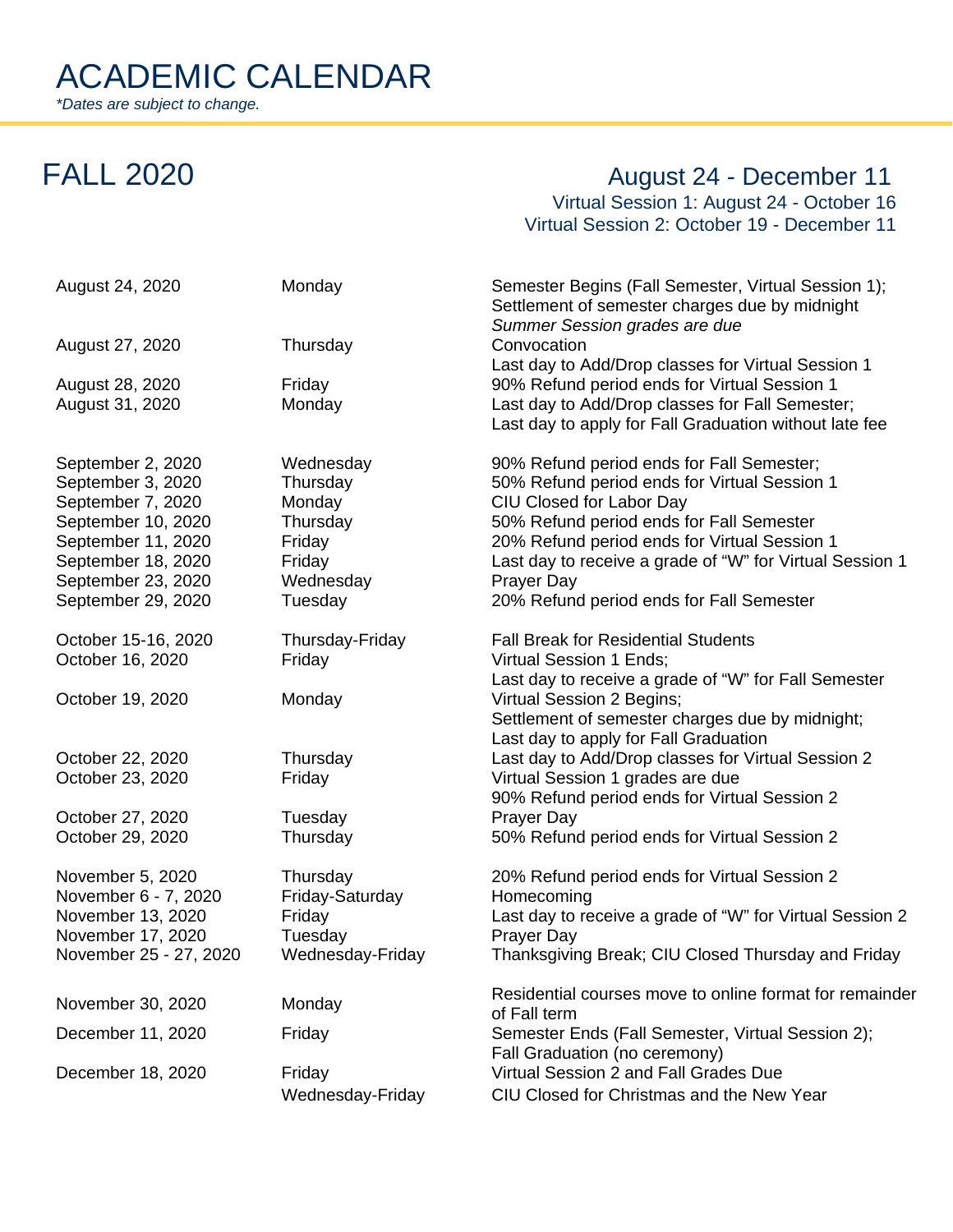## SPRING 2021 **SPRING** 2021 Virtual Session 1: January 11 - March 5 Virtual Session 2: March 8 – April 30

| January 11, 2021<br>January 14, 2021<br>January 15, 2021<br>January 18, 2021 | Monday<br>Thursday<br>Friday<br>Monday | Semester Begins (Spring Semester, Virtual Session 1);<br>Settlement of semester charges due by midnight<br>Last day to Add/Drop classes for Virtual Session 1<br>Last day to receive a 90% refund for Virtual Session 1<br>CIU Closed for Martin Luther King, Jr. Day |
|------------------------------------------------------------------------------|----------------------------------------|-----------------------------------------------------------------------------------------------------------------------------------------------------------------------------------------------------------------------------------------------------------------------|
| January 19, 2021                                                             | Tuesday                                | Last day to Add/Drop classes for Spring Semester;<br>Last day to apply for Spring Graduation without late fee                                                                                                                                                         |
| January 21, 2021                                                             | Thursday                               | 90% Refund period ends for Spring Semester;                                                                                                                                                                                                                           |
| January 22, 2021                                                             | Friday                                 | 50% Refund period ends for Virtual Session 1                                                                                                                                                                                                                          |
| January 27, 2021                                                             | Wednesday                              | Prayer Day                                                                                                                                                                                                                                                            |
| January 28, 2021                                                             | Thursday                               | 50% Refund period ends for Spring Semester;                                                                                                                                                                                                                           |
| January 29, 2021                                                             | Friday                                 | 20% Refund period ends for Virtual Session 1                                                                                                                                                                                                                          |
| February 5, 2021                                                             | Friday                                 | Last day to receive a grade of "W" for Virtual Session 1                                                                                                                                                                                                              |
| February 17, 2021                                                            | Wednesday                              | 20% Refund period ends for Spring Semester                                                                                                                                                                                                                            |
| February 25, 2021                                                            | Thursday                               | Prayer Day                                                                                                                                                                                                                                                            |
| March 5, 2021<br>March 8, 2021                                               | Friday<br>Monday                       | Virtual Session 1 Ends;<br>Virtual Session 2 Begins;<br>Settlement of semester charges due by midnight;<br>Last day to apply for Spring Graduation                                                                                                                    |
| March 8 - 12, 2021<br>March 11, 2021<br>March 12, 2021                       | Monday-Friday<br>Thursday<br>Friday    | <b>Spring Break for Residential Students</b><br>Last day to Add/Drop classes for Virtual Session 2<br>Virtual Session 1 grades due;<br>Last day to receive a 90% refund for Virtual Session 2                                                                         |
| March 18, 2021                                                               | Thursday                               | 50% Refund period ends for Virtual Session 2                                                                                                                                                                                                                          |
| March 22, 2021                                                               | Monday                                 | Registration Opens for Academic Year 2020 - 2021                                                                                                                                                                                                                      |
| March 25, 2021                                                               | Thursday                               | 20% Refund period ends for Virtual Session 2                                                                                                                                                                                                                          |
| April 2, 2021                                                                | Friday                                 | Last day to receive a grade of "W" for Virtual Session 2<br>Good Friday! CIU Closed                                                                                                                                                                                   |
| April 6, 2021                                                                | Tuesday                                | Prayer Day                                                                                                                                                                                                                                                            |
| April 30, 2021                                                               | Friday                                 | Semester Ends (Spring Semester, Virtual Session 2)                                                                                                                                                                                                                    |
| May 1, 2021                                                                  | Saturday                               | <b>Commencement Ceremonies</b>                                                                                                                                                                                                                                        |
| May 7, 2021                                                                  | Friday                                 | Virtual Session 2 and Spring Grades Due                                                                                                                                                                                                                               |